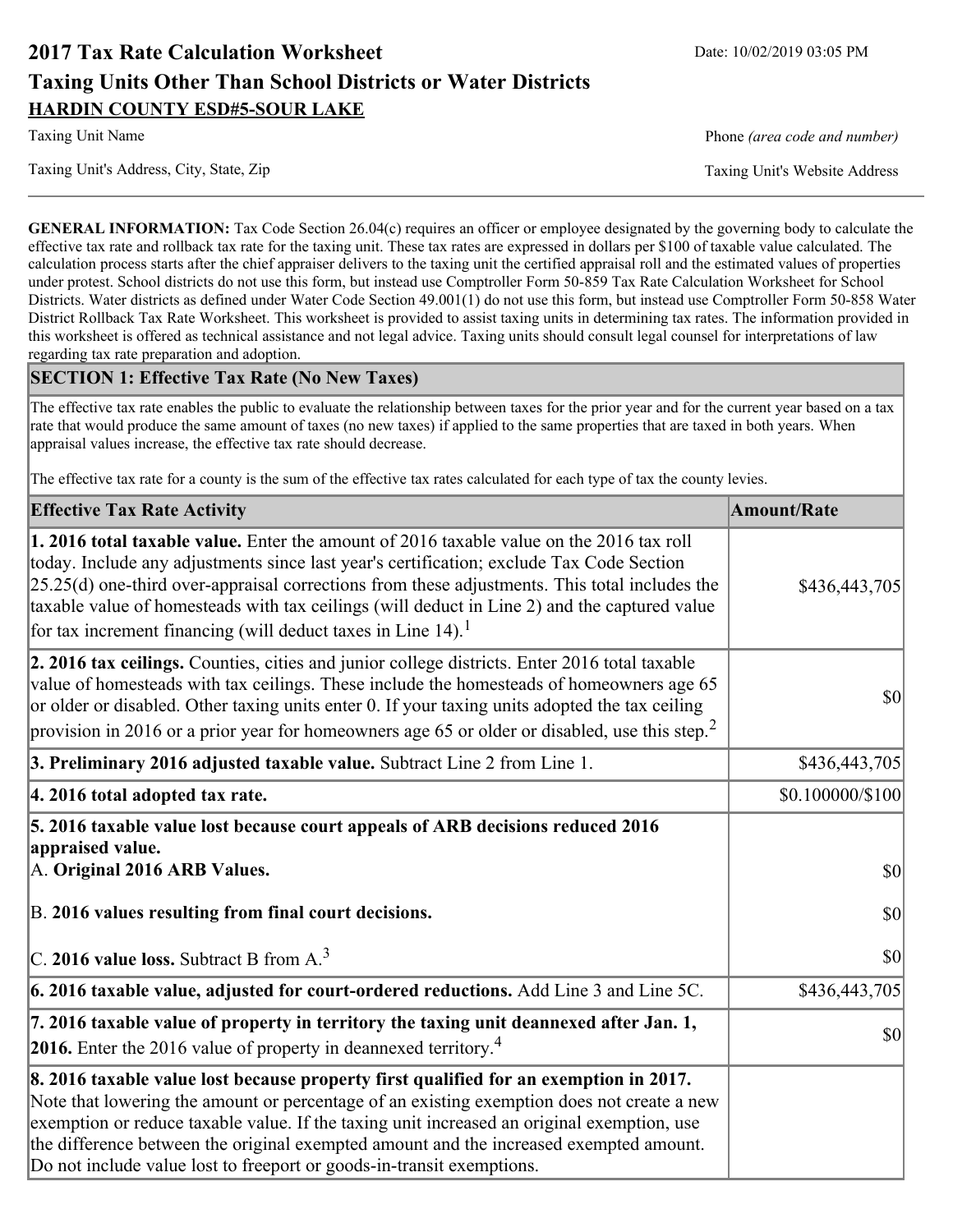| A. Absolute exemptions. Use 2016 market value:                                                                                                                                                                                                                                                                                                                                                                         | \$99,170      |
|------------------------------------------------------------------------------------------------------------------------------------------------------------------------------------------------------------------------------------------------------------------------------------------------------------------------------------------------------------------------------------------------------------------------|---------------|
| B. Partial exemptions. 2017 exemption amount or 2017 percentage exemption times 2016<br>value:                                                                                                                                                                                                                                                                                                                         | \$554,320     |
| C. Value loss. Add A and $B^5$                                                                                                                                                                                                                                                                                                                                                                                         | \$653,490     |
| 9. 2016 taxable value lost because property first qualified for agricultural appraisal (1-<br>d or 1-d-1), timber appraisal, recreational/scenic appraisal or public access airport<br>special appraisal in 2017. Use only properties that qualified in 2017 for the first time; do<br>not use properties that qualified in 2016.                                                                                      |               |
| A. 2016 market value:                                                                                                                                                                                                                                                                                                                                                                                                  | $ 10\rangle$  |
| B. 2017 productivity or special appraised value:                                                                                                                                                                                                                                                                                                                                                                       | \$0           |
| $\vert$ C. Value loss. Subtract B from A. $^6$                                                                                                                                                                                                                                                                                                                                                                         | \$0           |
| 10. Total adjustments for lost value. Add lines 7, 8C and 9C.                                                                                                                                                                                                                                                                                                                                                          | \$653,490     |
| 11. 2016 adjusted taxable value. Subtract Line 10 from Line 6.                                                                                                                                                                                                                                                                                                                                                         | \$435,790,215 |
| 12. Adjusted 2016 taxes. Multiply Line 4 by line 11 and divide by \$100.                                                                                                                                                                                                                                                                                                                                               | \$435,790     |
| 13. Taxes refunded for years preceding tax year 2016. Enter the amount of taxes refunded<br>by the taxing unit for tax years preceding tax year 2016. Types of refunds include court<br>decisions, Tax Code Section 25.25(b) and (c) corrections and Tax Code Section 31.11<br>payment errors. Do not include refunds for tax year 2016. This line applies only to tax years<br>preceding tax year $2016$ <sup>7</sup> | \$135         |
| 14. Taxes in tax increment financing (TIF) for tax year 2016. Enter the amount of taxes<br>paid into the tax increment fund for a reinvestment zone as agreed by the taxing unit. If the<br>taxing unit has no 2017 captured appraised value in Line 16D, enter $0.8$                                                                                                                                                  | \$0           |
| 15. Adjusted 2016 taxes with refunds and TIF adjustment. Add Lines 12 and 13, subtract<br>Line $14.9$                                                                                                                                                                                                                                                                                                                  | \$435,925     |
| 16. Total 2017 taxable value on the 2017 certified appraisal roll today. This value<br>includes only certified values and includes the total taxable value of homesteads with tax<br>ceilings (will deduct in Line 18). These homesteads include homeowners age 65 or older or<br>disabled. $10$                                                                                                                       |               |
| A. Certified values:                                                                                                                                                                                                                                                                                                                                                                                                   | \$476,656,502 |
| B. Counties: Include railroad rolling stock values certified by the Comptroller's office:                                                                                                                                                                                                                                                                                                                              | \$0           |
| C. Pollution control and energy storage system exemption: Deduct the value of property<br>exempted for the current tax year for the first time as pollution control or energy storage<br>system property:                                                                                                                                                                                                              | \$0           |
| <b>D. Tax increment financing:</b> Deduct the 2017 captured appraised value of property taxable<br>by a taxing unit in a tax increment financing zone for which the 2017 taxes will be deposited<br>into the tax increment fund. Do not include any new property value that will be included in<br>Line 21 below. <sup>11</sup>                                                                                        | \$0           |
|                                                                                                                                                                                                                                                                                                                                                                                                                        | \$476,656,502 |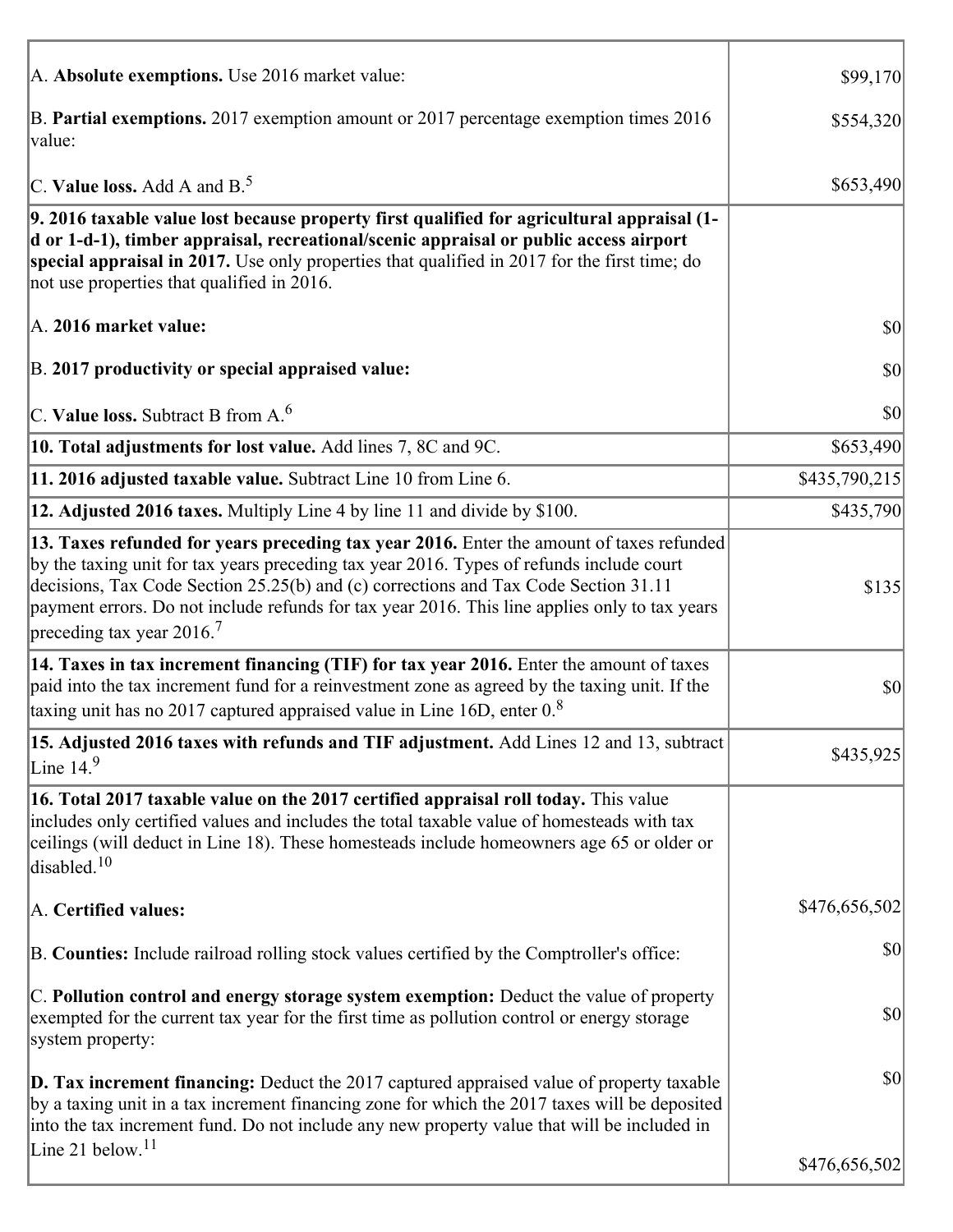| E. Total 2017 value. Add A and B, then subtract C and D.                                                                                                                                                                                                                                                                                                                                                                                                                                                                                                                                                                                                                                                                 |                  |
|--------------------------------------------------------------------------------------------------------------------------------------------------------------------------------------------------------------------------------------------------------------------------------------------------------------------------------------------------------------------------------------------------------------------------------------------------------------------------------------------------------------------------------------------------------------------------------------------------------------------------------------------------------------------------------------------------------------------------|------------------|
| $ 17$ . Total value of properties under protest or not included on certified appraisal roll. <sup>12</sup>                                                                                                                                                                                                                                                                                                                                                                                                                                                                                                                                                                                                               |                  |
| A. 2017 taxable value of properties under protest. The chief appraiser certifies a list of<br>properties still under ARB protest. The list shows the appraisal district's value and the<br>taxpayer's claimed value, if any, or an estimate of the value if the taxpayer wins. For each of<br>the properties under protest, use the lowest of these values. Enter the total value. <sup>13</sup>                                                                                                                                                                                                                                                                                                                         | \$0              |
| B. 2017 value of properties not under protest or included on certified appraisal roll.<br>The chief appraiser gives taxing units a list of those taxable properties that the chief<br>appraiser knows about, but are not included in the appraisal roll certification. These<br>properties also are not on the list of properties that are still under protest. On this list of<br>properties, the chief appraiser includes the market value, appraised value and exemptions for<br>the preceding year and a reasonable estimate of the market value, appraised value and<br>exemptions for the current year. Use the lower market, appraised or taxable value (as<br>appropriate). Enter the total value. <sup>14</sup> | <b>\$0</b>       |
| C. Total value under protest or not certified: Add A and B.                                                                                                                                                                                                                                                                                                                                                                                                                                                                                                                                                                                                                                                              | $ 10\rangle$     |
| 18. 2017 tax ceilings. Counties, cities and junior colleges enter 2017 total taxable value of<br>homesteads with tax ceilings. These include the homesteads of homeowners age 65 or older<br>or disabled. Other taxing units enter 0. If your taxing units adopted the tax ceiling provision<br>$\vert$ in 2016 or a prior year for homeowners age 65 or older or disabled, use this step. <sup>15</sup>                                                                                                                                                                                                                                                                                                                 | \$0              |
| 19. 2017 total taxable value. Add Lines 16E and 17C. Subtract Line 18.                                                                                                                                                                                                                                                                                                                                                                                                                                                                                                                                                                                                                                                   | \$476,656,502    |
| 20. Total 2017 taxable value of properties in territory annexed after Jan. 1, 2016.<br>Include both real and personal property. Enter the 2017 value of property in territory<br>$\vert$ annexed. <sup>16</sup>                                                                                                                                                                                                                                                                                                                                                                                                                                                                                                          | $ 10\rangle$     |
| 21. Total 2017 taxable value of new improvements and new personal property located<br>in new improvements. New means the item was not on the appraisal roll in 2016. An<br>improvement is a building, structure, fixture or fence erected on or affixed to land. New<br>additions to existing improvements may be included if the appraised value can be<br>determined. New personal property in a new improvement must have been brought into the<br>taxing unit after Jan. 1, 2016, and be located in a new improvement. New improvements do<br>include property on which a tax abatement agreement has expired for $2017$ . <sup>17</sup>                                                                             | \$6,411,270      |
| 22. Total adjustments to the 2017 taxable value. Add Lines 20 and 21.                                                                                                                                                                                                                                                                                                                                                                                                                                                                                                                                                                                                                                                    | \$6,411,270      |
| 23. 2017 adjusted taxable value. Subtract Line 22 from Line 19.                                                                                                                                                                                                                                                                                                                                                                                                                                                                                                                                                                                                                                                          | \$470,245,232    |
| 24. 2017 effective tax rate. Divide Line 15 by Line 23 and multiply by $$100$ . <sup>18</sup>                                                                                                                                                                                                                                                                                                                                                                                                                                                                                                                                                                                                                            | \$0.092701/\$100 |
| 25. COUNTIES ONLY. Add together the effective tax rates for each type of tax the county<br>levies. The total is the 2017 county effective tax rate. <sup>18</sup>                                                                                                                                                                                                                                                                                                                                                                                                                                                                                                                                                        |                  |

- <sup>2</sup>Tex. Tax Code Section 26.012(14)
- <sup>1</sup>Tex. Tax Code Section 26.012(14) <sup>9</sup>Tex. Tax Code Section 26.012(13) <sup>9</sup>Tex. Tax Code Section 26.012
	-
- <sup>3</sup>Tex. Tax Code Section 26.012(13) <sup>11</sup>Tex. Tax Code Section 26.03(c) <sup>4</sup>Tex. Tax Code Section 26.01(c) and <sup>12</sup>Tex. Tax Code Section 26.01(c) and <sup>12</sup>Tex. Tax Code Section 26.01(c) and <sup>12</sup>Tex. Tax Code Section 26.01(c)
	- <sup>12</sup>Tex. Tax Code Section 26.01(c) and (d)
- 
- <sup>5</sup>Tex. Tax Code Section 26.012(15) <sup>13</sup>Tex. Tax Code Section 26.01(c) <sup>6</sup>Tex. Tax Code Section 26.01(d) <sup>6</sup>Tex. Tax Code Section 26.012(15) <sup>14</sup>Tex. Tax Code Section 26.01(d)<sup>7</sup>Tex. Tax Code Section 26.012(6)
- $7$ Tex. Tax Code Section 26.012(13)
- 
- 
- ${}^{8}$ Tex. Tax Code Section 26.03(c)  ${}^{16}$ Tex. Tax Code Section 26.012(17)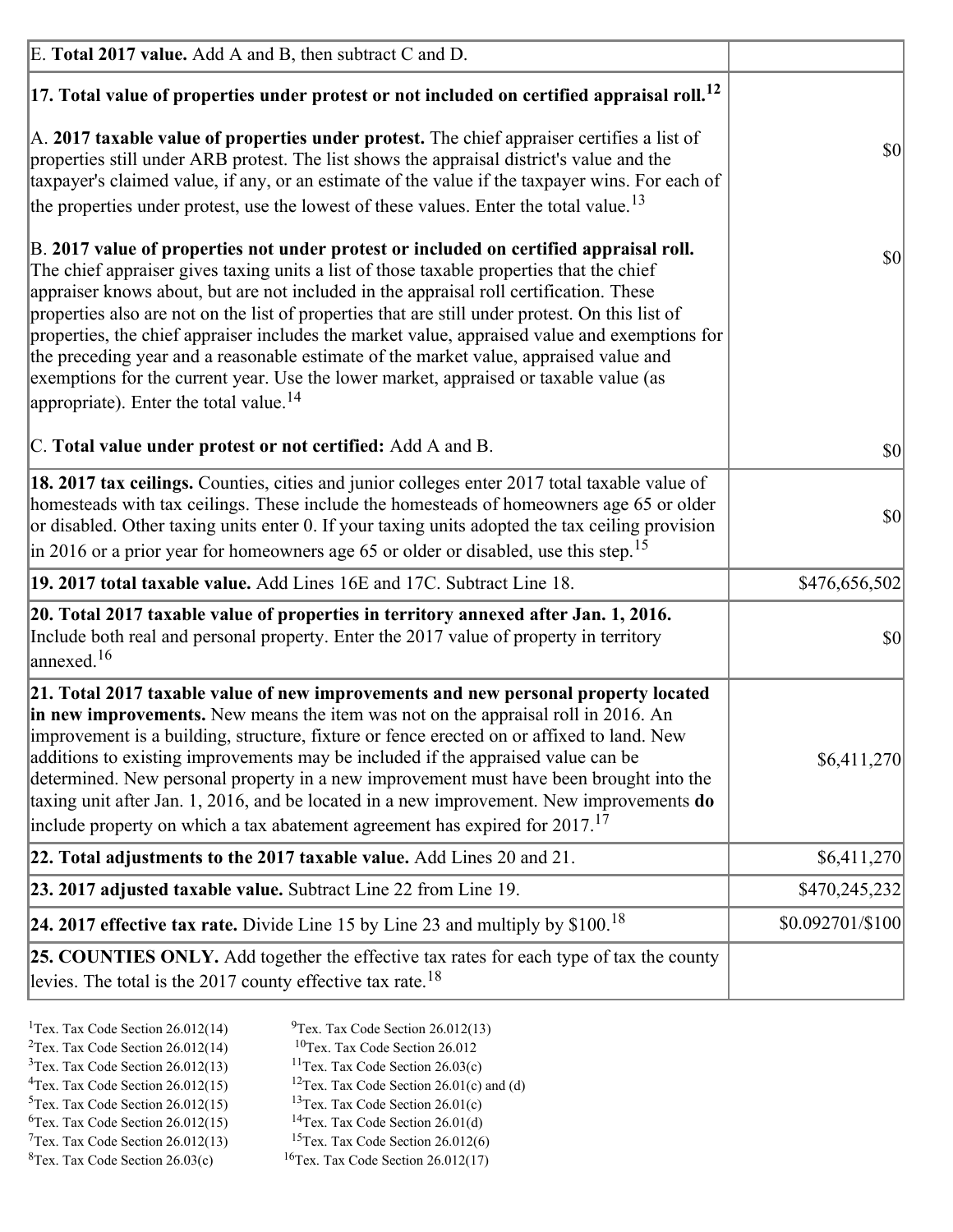### **SECTION 2: Rollback Tax Rate**

The rollback tax rate is split into two separate rates:

- 1. **Maintenance and Operations (M&O):** The M&O portion is the tax rate that is needed to raise the same amount of taxes that the taxing unit levied in the prior year plus eight percent. This rate accounts for such things as salaries, utilities and day-to-day operations.
- 2. **Debt:** The debt tax rate includes the debt service necessary to pay the taxing unit's debt payments in the coming year. This rate accounts for principal and interest on bonds and other debt secured by property tax revenue.

The rollback tax rate for a county is the sum of the rollback tax rates calculated for each type of tax the county levies. In most cases the rollback tax rate exceeds the effective tax rate, but occasionally decreases in a taxing unit's debt service will cause the effective tax rate to be higher than the rollback tax rate.

| <b>Rollback Tax Rate Activity</b>                                                                                                                                                                                                                                                                                                                                                                                                                                                                                                                                                                                                                                       | <b>Amount/Rate</b>     |
|-------------------------------------------------------------------------------------------------------------------------------------------------------------------------------------------------------------------------------------------------------------------------------------------------------------------------------------------------------------------------------------------------------------------------------------------------------------------------------------------------------------------------------------------------------------------------------------------------------------------------------------------------------------------------|------------------------|
| 26. 2016 maintenance and operations (M&O) tax rate.                                                                                                                                                                                                                                                                                                                                                                                                                                                                                                                                                                                                                     | $$0.100000 \times 100$ |
| $ 27.2016$ adjusted taxable value. Enter the amount from Line 11.                                                                                                                                                                                                                                                                                                                                                                                                                                                                                                                                                                                                       | \$435,790,215          |
| 28. 2016 M&O taxes.                                                                                                                                                                                                                                                                                                                                                                                                                                                                                                                                                                                                                                                     |                        |
|                                                                                                                                                                                                                                                                                                                                                                                                                                                                                                                                                                                                                                                                         |                        |
| A. Multiply Line 26 by Line 27 and divide by \$100.                                                                                                                                                                                                                                                                                                                                                                                                                                                                                                                                                                                                                     | \$435,790              |
| B. Cities, counties and hospital districts with additional sales tax: Amount of additional<br>sales tax collected and spent on M&O expenses in 2016. Enter amount from full year's sales<br>tax revenue spent for M&O in 2016 fiscal year, if any. Other taxing units enter 0. Counties<br>exclude any amount that was spent for economic development grants from the amount of<br>sales tax spent.                                                                                                                                                                                                                                                                     | $ 10\rangle$           |
| C. Counties: Enter the amount for the state criminal justice mandate. If second or later year,<br>the amount is for increased cost above last year's amount. Other taxing units enter 0.                                                                                                                                                                                                                                                                                                                                                                                                                                                                                | \$0                    |
| D. Transferring function: If discontinuing all of a department, function or activity and<br>transferring it to another taxing unit by written contract, enter the amount spent by the taxing<br>unit discontinuing the function in the 12 months preceding the month of this calculation. If<br>the taxing unit did not operate this function for this 12-month period, use the amount spent<br>in the last full fiscal year in which the taxing unit operated the function. The taxing unit<br>discontinuing the function will subtract this amount in H below. The taxing unit receiving<br>the function will add this amount in H below. Other taxing units enter 0. | \$0                    |
| E. Taxes refunded for years preceding tax year 2016: Enter the amount of M&O taxes<br>refunded in the preceding year for taxes before that year. Types of refunds include court<br>decisions, Tax Code Section 25.25(b) and (c) corrections and Tax Code Section 31.11<br>payment errors. Do not include refunds for tax year 2016. This line applies only to tax years<br>preceding tax year 2016.                                                                                                                                                                                                                                                                     | \$135                  |
| F. Enhanced indigent health care expenditures: Enter the increased amount for the<br>current year's enhanced indigent health care expenditures above the preceding tax year's<br>enhanced indigent health care expenditures, less any state assistance.                                                                                                                                                                                                                                                                                                                                                                                                                 | $ 10\rangle$           |
| G. Taxes in TIF: Enter the amount of taxes paid into the tax increment fund for a<br>reinvestment zone as agreed by the taxing unit. If the taxing unit has no 2017 captured<br>appraised value in Line 16D, enter 0.                                                                                                                                                                                                                                                                                                                                                                                                                                                   | $ 10\rangle$           |
| <b>H. Adjusted M&amp;O Taxes.</b> Add A, B, C, E and F. For taxing unit with D, subtract if<br>discontinuing function and add if receiving function. Subtract G.                                                                                                                                                                                                                                                                                                                                                                                                                                                                                                        | \$435,925              |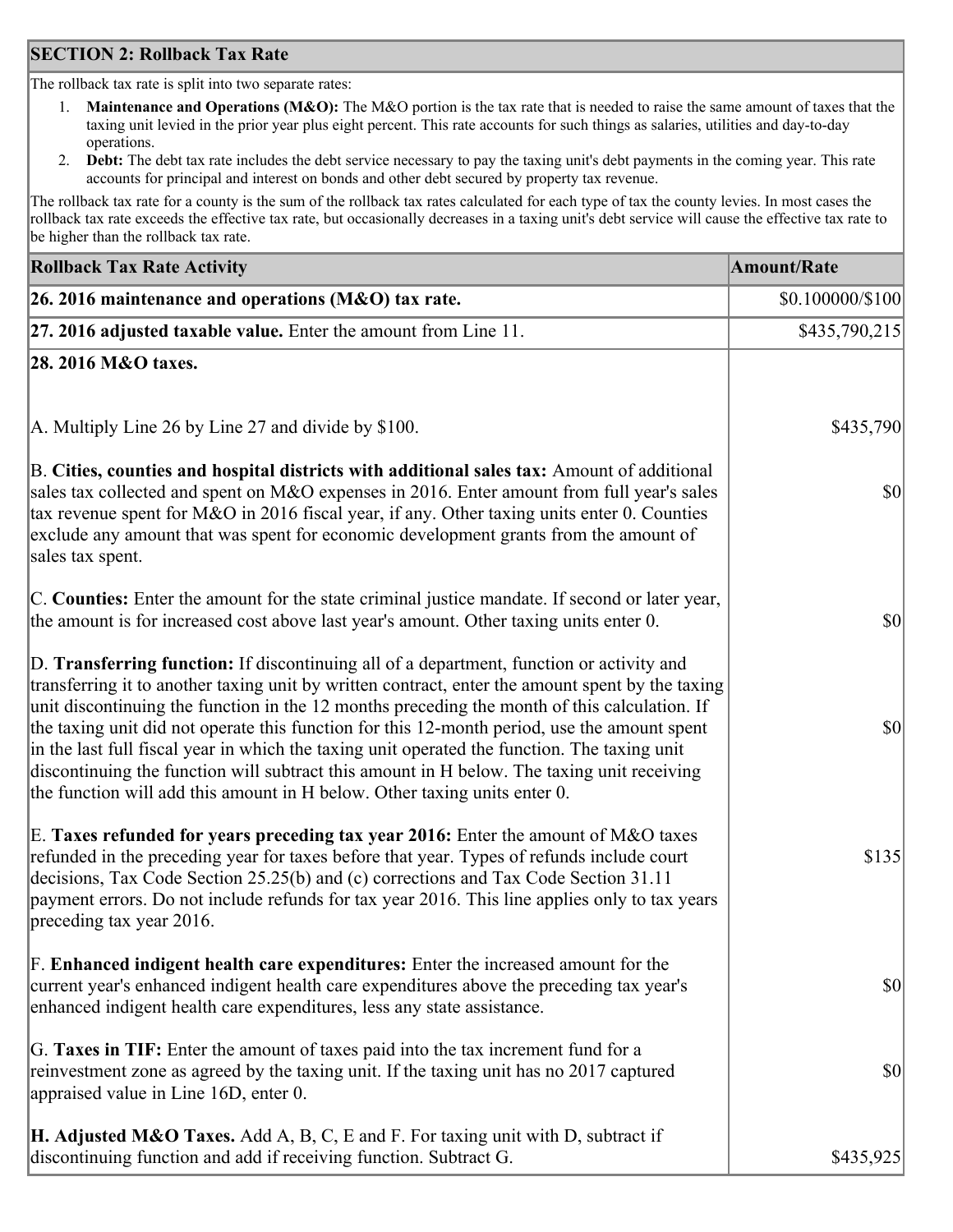| 29. 2017 adjusted taxable value. Enter Line 23 from the Effective Tax Rate Worksheet.                                                                                                                                                                                                                                                                                                                                                                                                                                                                                                                                                                                                                                     | \$470,245,232    |
|---------------------------------------------------------------------------------------------------------------------------------------------------------------------------------------------------------------------------------------------------------------------------------------------------------------------------------------------------------------------------------------------------------------------------------------------------------------------------------------------------------------------------------------------------------------------------------------------------------------------------------------------------------------------------------------------------------------------------|------------------|
| 30. 2017 effective maintenance and operations rate. Divide Line 28H by Line 29 and<br>multiply by \$100.                                                                                                                                                                                                                                                                                                                                                                                                                                                                                                                                                                                                                  | \$0.092701/\$100 |
| $31.2017$ rollback maintenance and operation rate. Multiply Line 30 by 1.08.                                                                                                                                                                                                                                                                                                                                                                                                                                                                                                                                                                                                                                              | $$0.100117/$100$ |
| 32. Total 2017 debt to be paid with property taxes and additional sales tax revenue.<br>Debt means the interest and principal that will be paid on debts that:<br>$(1)$ are paid by property taxes,<br>$(2)$ are secured by property taxes,<br>$(3)$ are scheduled for payment over a period longer than one year and<br>(4) are not classified in the taxing unit's budget as $M&O$ expenses<br>A. Debt also includes contractual payments to other taxing units that have incurred debts on<br>behalf of this taxing unit, if those debts meet the four conditions above. Include only<br>amounts that will be paid from property tax revenue. Do not include appraisal district budget<br>payments. Enter debt amount. | 30               |
| B. Subtract unencumbered fund amount used to reduce total debt.                                                                                                                                                                                                                                                                                                                                                                                                                                                                                                                                                                                                                                                           | \$0              |
| C. Subtract amount paid from other resources.                                                                                                                                                                                                                                                                                                                                                                                                                                                                                                                                                                                                                                                                             |                  |
| D. Adjusted debt. Subtract B and C from A.                                                                                                                                                                                                                                                                                                                                                                                                                                                                                                                                                                                                                                                                                | $ 10\rangle$     |
|                                                                                                                                                                                                                                                                                                                                                                                                                                                                                                                                                                                                                                                                                                                           | $ 10\rangle$     |
| 33. Certified 2016 excess debt collections. Enter the amount certified by the collector.                                                                                                                                                                                                                                                                                                                                                                                                                                                                                                                                                                                                                                  | $ 10\rangle$     |
| 34. Adjusted 2017 debt. Subtract Line 33 from Line 32D.                                                                                                                                                                                                                                                                                                                                                                                                                                                                                                                                                                                                                                                                   | \$0              |
| 35. Certified 2017 anticipated collection rate. Enter the rate certified by the collector. If<br>the rate is 100 percent or greater, enter 100 percent.                                                                                                                                                                                                                                                                                                                                                                                                                                                                                                                                                                   | 100.00%          |
| 36. 2017 debt adjusted for collections. Divide Line 34 by Line 35                                                                                                                                                                                                                                                                                                                                                                                                                                                                                                                                                                                                                                                         | \$0              |
| 37. 2017 total taxable value. Enter the amount on Line 19.                                                                                                                                                                                                                                                                                                                                                                                                                                                                                                                                                                                                                                                                | \$476,656,502    |
| <b>38. 2017 debt tax rate.</b> Divide Line 36 by Line 37 and multiply by \$100.                                                                                                                                                                                                                                                                                                                                                                                                                                                                                                                                                                                                                                           | \$0/\$100        |
| 39. 2017 rollback tax rate. Add Lines 31 and 38.                                                                                                                                                                                                                                                                                                                                                                                                                                                                                                                                                                                                                                                                          | \$0.100117/\$100 |
| 40. COUNTIES ONLY. Add together the rollback tax rates for each type of tax the county<br>levies. The total is the 2017 county rollback tax rate.                                                                                                                                                                                                                                                                                                                                                                                                                                                                                                                                                                         |                  |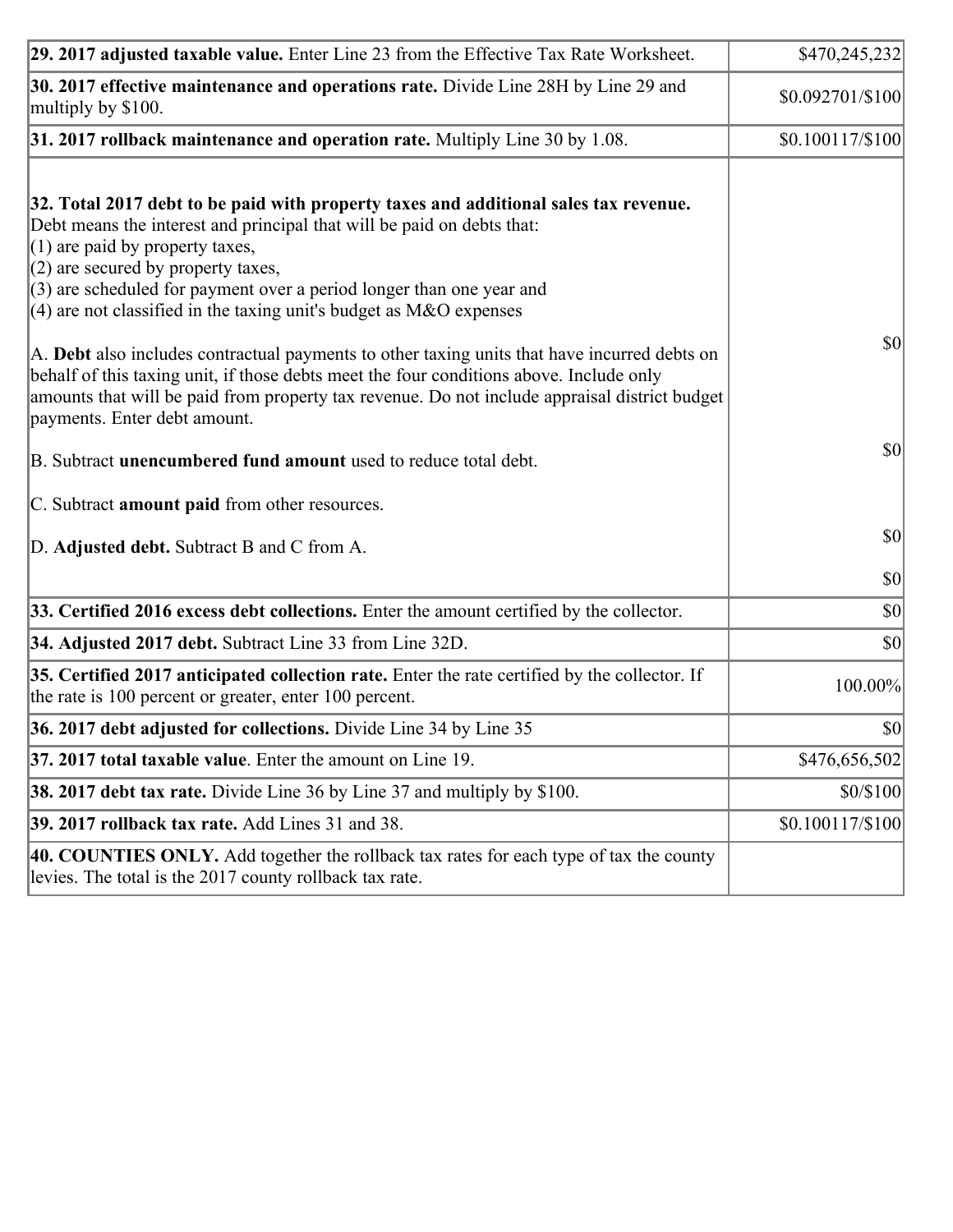## **SECTION 3: Additional Sales Tax to Reduce Property Taxes**

Cities, counties and hospital districts may levy a sales tax specifically to reduce property taxes. Local voters by election must approve imposing or abolishing the additional sales tax. If approved, the taxing unit must reduce its effective and rollback tax rates to offset the expected sales tax revenue.

This section should only be completed by a county, city or hospital district that is required to adjust its effective tax rate and/or rollback tax rate because it adopted the additional sales tax.

| <b>Activity</b>                                                                                                                                                                                                                                                                                                                                                                                                 | <b>Amount/Rate</b> |
|-----------------------------------------------------------------------------------------------------------------------------------------------------------------------------------------------------------------------------------------------------------------------------------------------------------------------------------------------------------------------------------------------------------------|--------------------|
| 41. Taxable Sales. For taxing units that adopted the sales tax in November 2016 or May<br>[2017, enter the Comptroller's estimate of taxable sales for the previous four quarters. <sup>20</sup><br>Taxing units that adopted the sales tax before November 2016, skip this line.                                                                                                                               | <b>\$0</b>         |
| 42. Estimated sales tax revenue. Counties exclude any amount that is or will be spent for<br>economic development grants from the amount of estimated sales tax revenue. <sup>21</sup><br>Taxing units that adopted the sales tax in November 2016 or in May 2017.<br>Multiply the amount on Line 41 by the sales tax rate (.01, .005 or .0025, as applicable) and<br>multiply the result by .95. <sup>22</sup> | \$0                |
| - or -                                                                                                                                                                                                                                                                                                                                                                                                          |                    |
| Taxing units that adopted the sales tax before November 2016.<br>Enter the sales tax revenue for the previous four quarters. Do not multiply by .95.                                                                                                                                                                                                                                                            |                    |
| 43. 2017 total taxable value. Enter the amount from Line 37 of the Rollback Tax Rate<br>Worksheet.                                                                                                                                                                                                                                                                                                              | \$476,656,502      |
| 44. Sales tax adjustment rate. Divide Line 42 by Line 43 and multiply by \$100.                                                                                                                                                                                                                                                                                                                                 | \$0/\$100          |
| 45. 2017 effective tax rate, unadjusted for sales tax. <sup>23</sup> Enter the rate from Line 24 or 25,<br>as applicable, on the Effective Tax Rate Worksheet.                                                                                                                                                                                                                                                  | \$0.092701/\$100   |
| 46. 2017 effective tax rate, adjusted for sales tax.<br>Taxing units that adopted the sales tax in November 2016 or in May 2017.<br>Subtract Line 44 from Line 45. Skip to Line 47 if you adopted the additional sales tax before<br>November 2016.                                                                                                                                                             | \$0.092701/\$100   |
| 47. 2017 rollback tax rate, unadjusted for sales tax. <sup>24</sup> Enter the rate from Line 39 or 40,<br>as applicable, of the Rollback Tax Rate Worksheet.                                                                                                                                                                                                                                                    | \$0.100117/\$100   |
| $ 48.2017$ rollback tax rate, adjusted for sales tax. Subtract Line 44 from Line 47.                                                                                                                                                                                                                                                                                                                            | $$0.100117/$100$   |

<sup>17</sup>Tex. Tax Code Section 26.012(17)

<sup>18</sup>Tex. Tax Code Section 26.04(c)

<sup>19</sup>Tex. Tax Code Section 26.04(d)

<sup>20</sup>Tex. Tax Code Section 26.041(d)

- $21$ Tex. Tax Code Section 26.041(i)
- <sup>22</sup>Tex. Tax Code Section 26.041(d)
- <sup>23</sup>Tex. Tax Code Section  $26.04(c)$

<sup>24</sup>Tex. Tax Code Section  $26.04(c)$